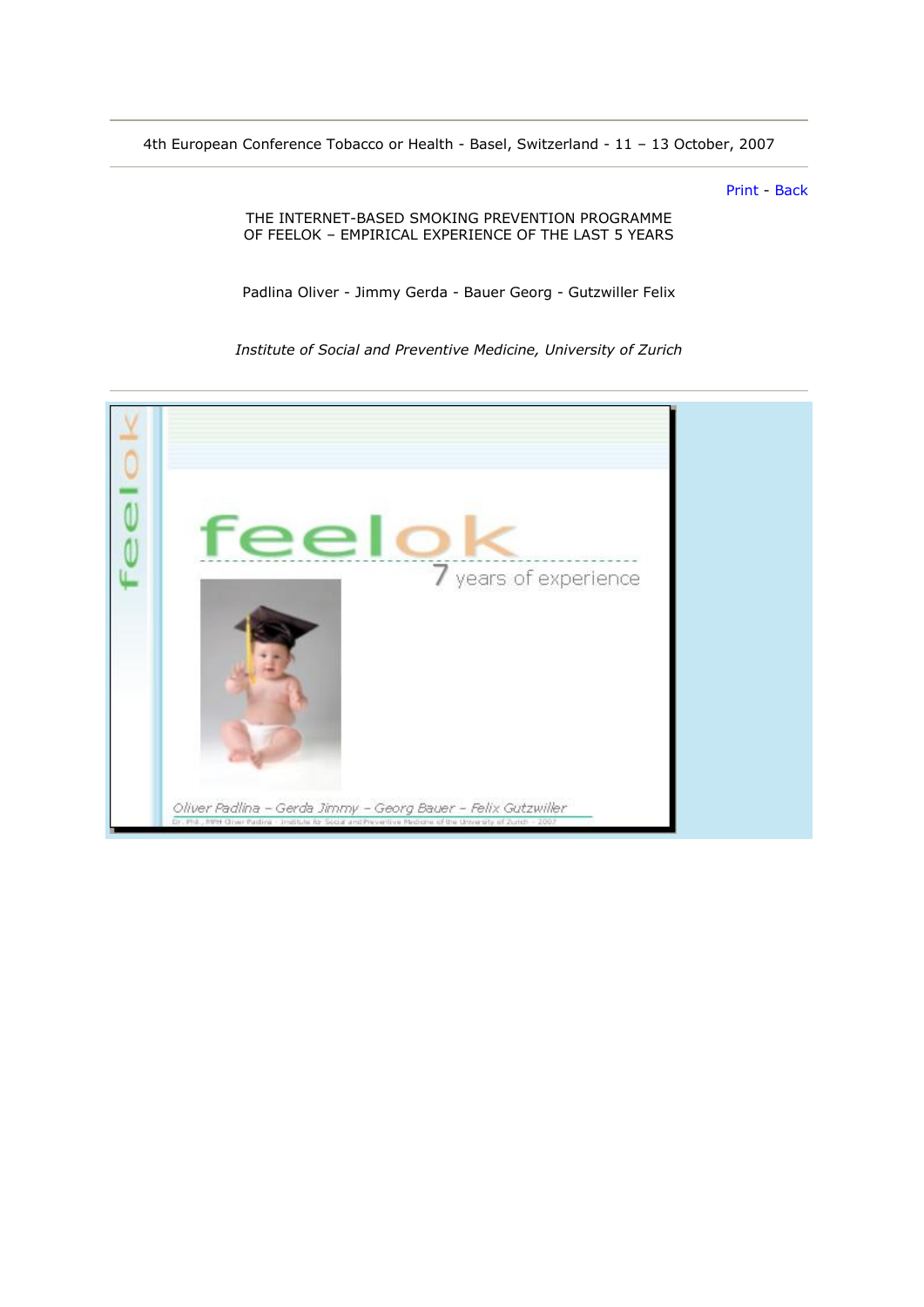

The Internet-based intervention "feelok" is 7 years old. It was launched in year 2001 with the goal to address young people at school about health related topics. In 7 years, the program has been visited 1,300,000 times, 9 scientific studies evaluated different aspects of the intervention and we got a large amount of feedback from youths, teachers and experts in public health. With this background information, we have been able to continuously improve the intervention.

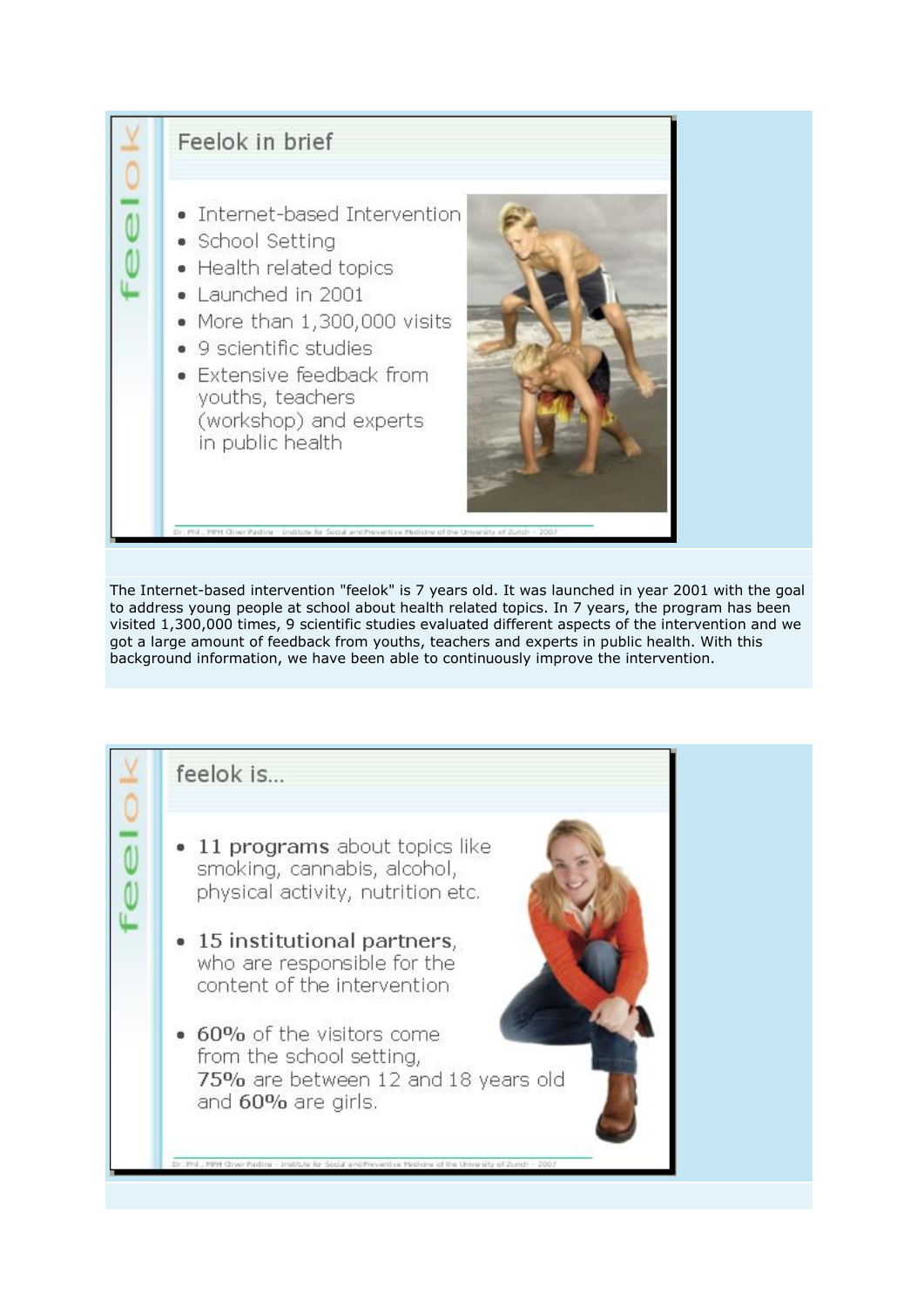Currently, the feelok website consists of 11 programs about health topics like smoking, cannabis, alcohol, physical activity, nutrition, stress, self-esteem, or sexuality.

15 institutions are responsible for the quality and updating of the content. Our studies show that 60% of the visitors use feelok in the school setting, 75% are youths aged between 12 and 18 years and 60% are girls.



The smoking prevention program of feelok has been online since 2002 and consists of 8 modules. For the 7 stages of change the program offers a tailored intervention. There is for instance a section for youths who smoke and don't want to stop, another section for those who think it would be good to stop smoking and another one for those who are determined to stop smoking. There are also different tailored interventions for non-smokers. One for those who don't show any interest in starting to smoke, one for those who are curious about trying it out and one for those who are former smokers.

For young people who are only looking for general information about smoking, a general section is available.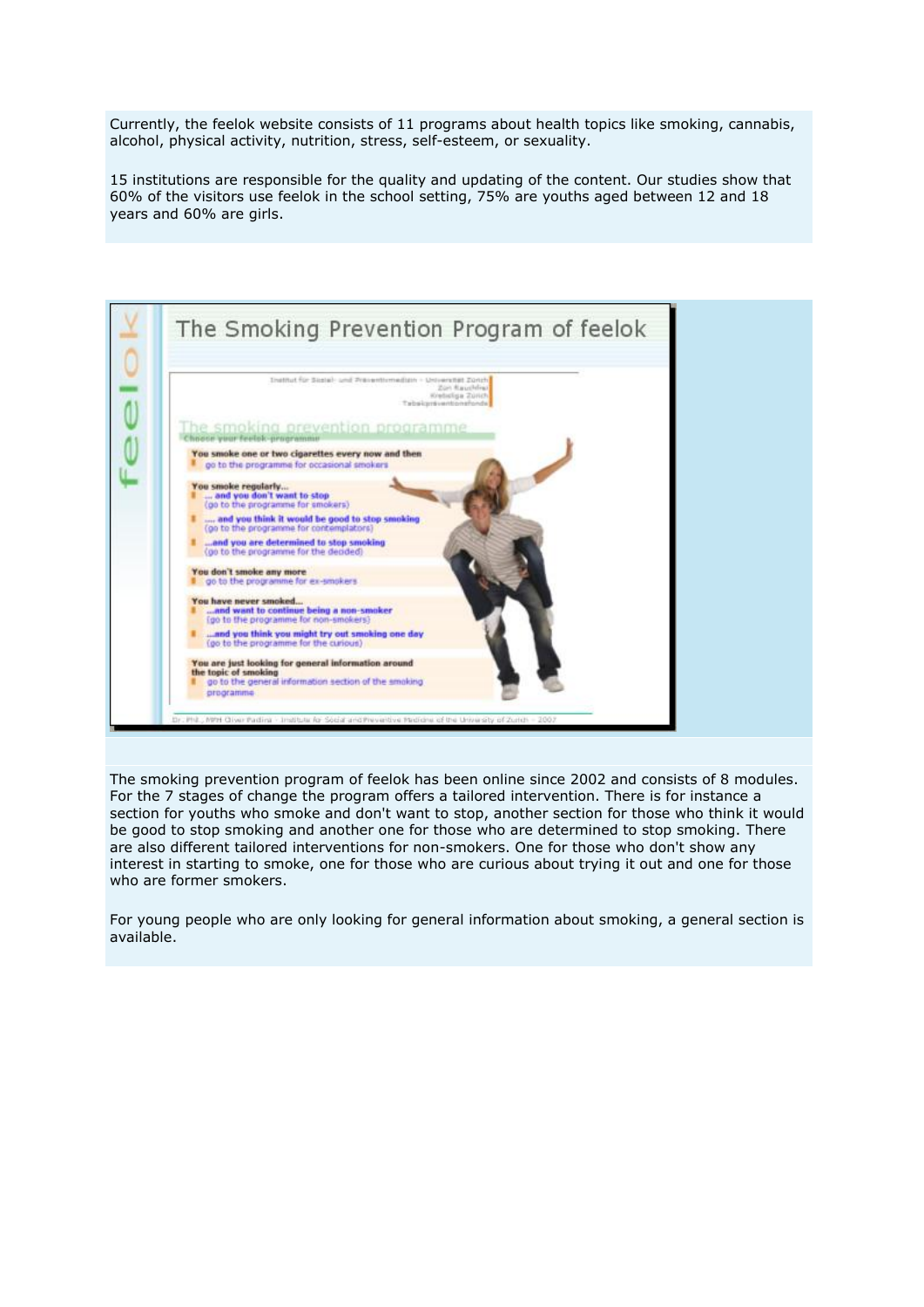

We have conducted several studies about the smoking prevention program resulting in interesting findings.

feelok and other projects in the field of public health offer a tailored intervention based on the assumption that tailored information is more effective than non-tailored information. Several studies which examined this assumption have yielded contradictory results. In contrast, we couldn't find any studies which address the question if tailored health messages are welcome by the target group or not.

Within our research, we investigated this important aspect and found that nearly one third of our visitors were not interested in the tailored intervention and chose only the general section of the smoking prevention program. The other 68% of the visitors decided, on the other hand, to access the tailored information. We would therefore conclude that a relevant segment of our target group refuses tailored information.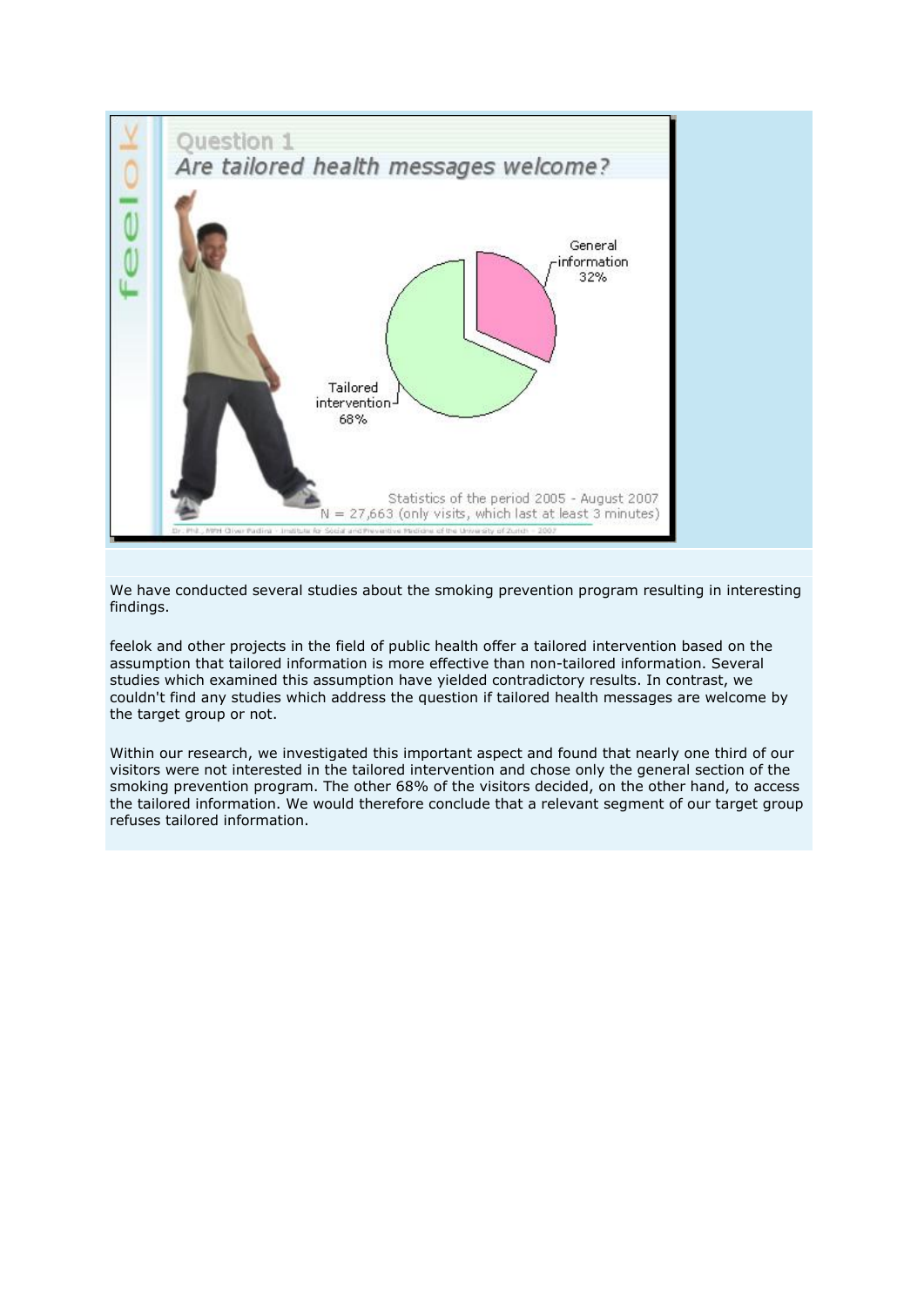

To check the validity of this conclusion we conducted further research. Version 1 of the smoking prevention programme consisted of two sections. One with general information and one with the 7 tailored interventions. Our user statistics for version 1 showed that the intervention was visited nearly 950 times per month. We decided to remove the general section for version 2 in order to verify if the number of visits would decrease. Version 2 of the smoking prevention program offered only a tailored intervention for 7 different stages of change without a general section. Our data showed that the number of visits decreased remarkably to 650 units. We decided to re-integrate the general section for version 2.1 of the smoking prevention program. The number of visits increased considerably and reached nearly 1,000 units per month.

In our opinion there is thus evidence that the majority of the visitors appreciate a tailored intervention, but also that one third prefers to get only general information. For this reason, we suggest that interventions should provide tailored as well as general information.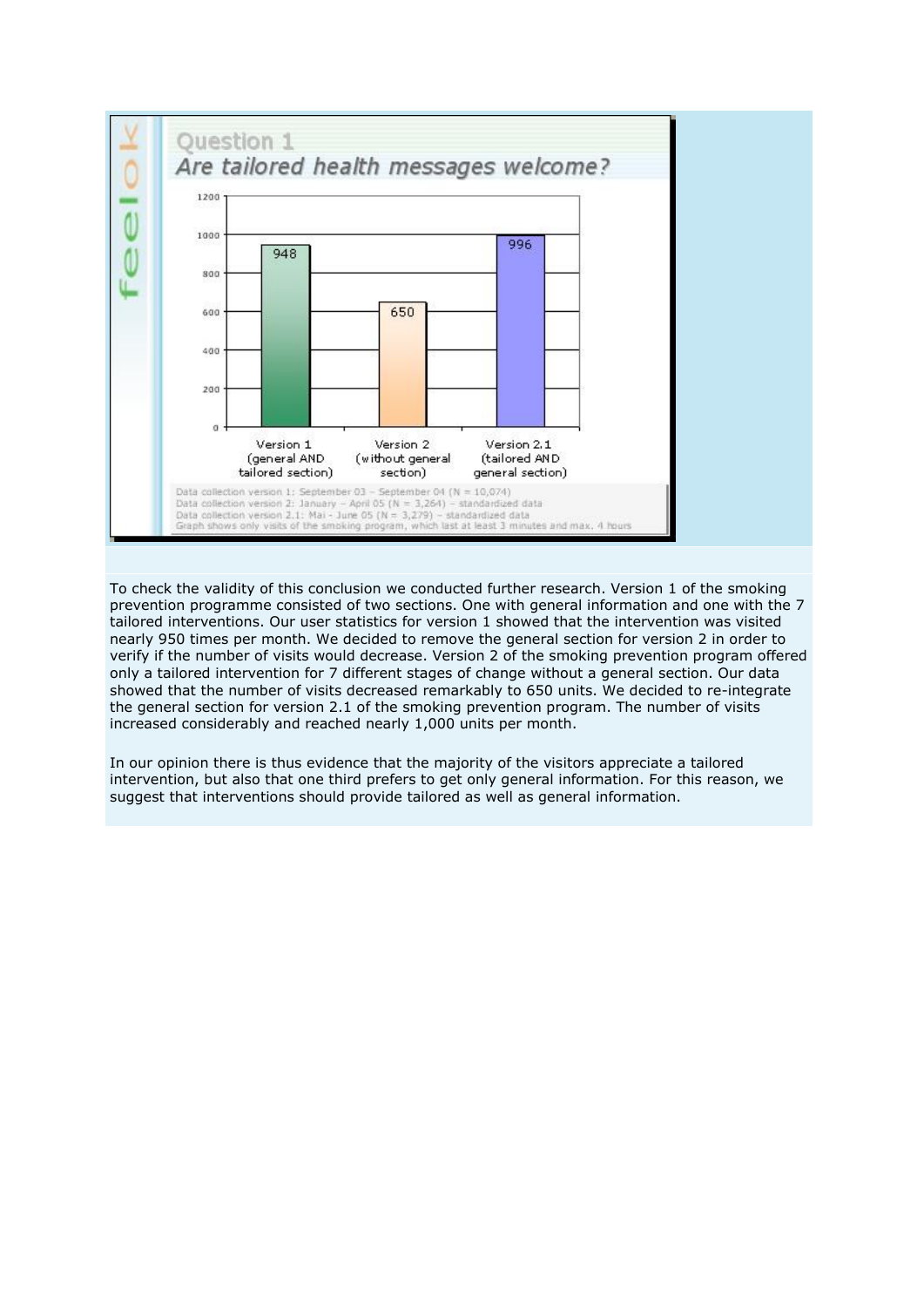

A further important question is whether it is possible to reach smokers who don't want to stop smoking with tailored information, this means the pre-contemplator in the transtheoretical model. Our findings show that 32% of those who chose the tailored intervention were convinced nonsmokers. We also see that the second biggest group are those who don't want to stop smoking, 19% are in this stage. Based on these data, we conclude, that it is possible to reach smokers who don't want to stop smoking with tailored information, if the dissemination strategies are adequate. In the case of feelok, dissemination primarily takes place at school. This could explain why we are able to reach such a high number of pre-contemplators with this intervention.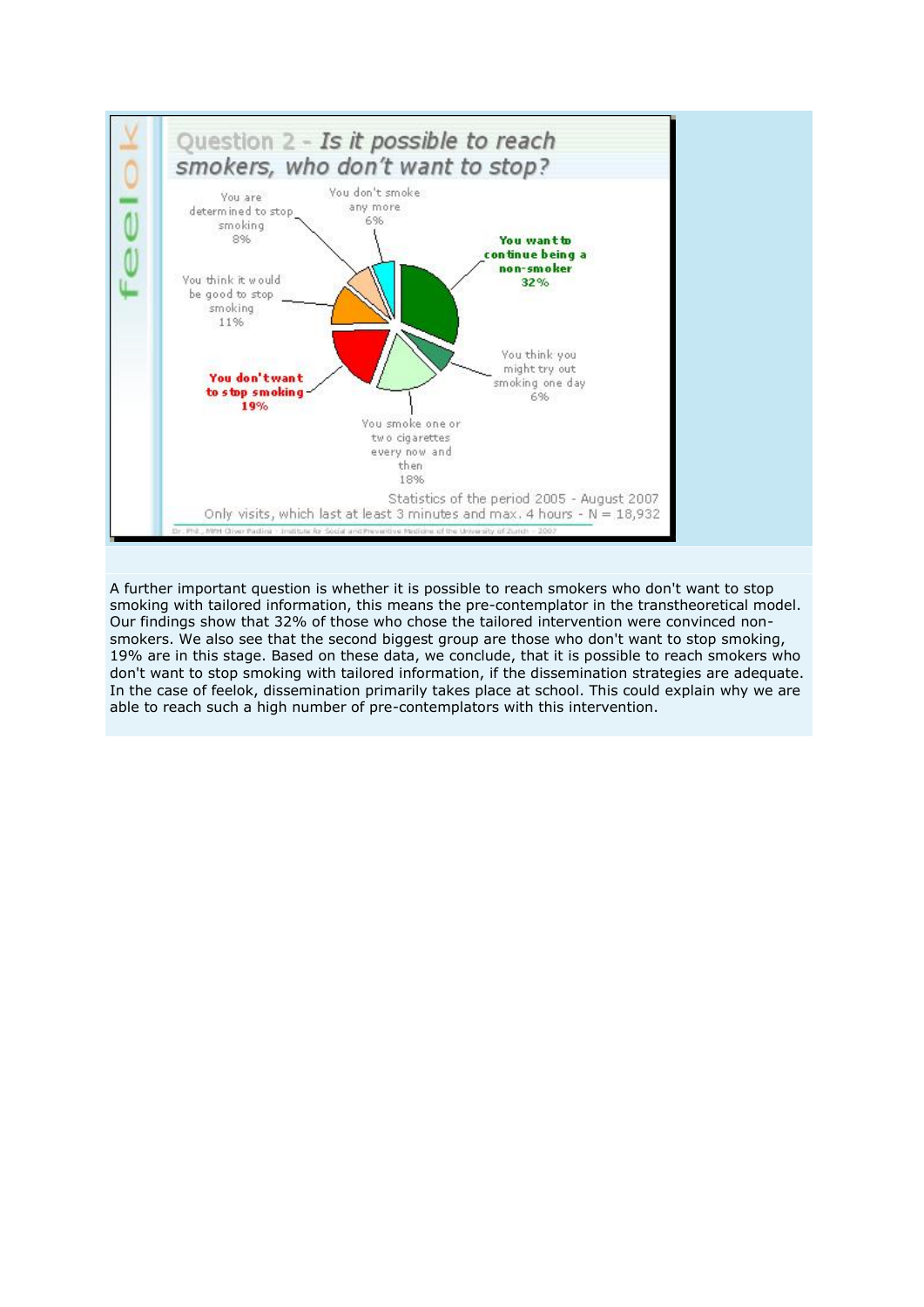

The visitors, who chose the general section of the smoking prevention program spent 23 minutes on average working with it. The visitors who chose one of the 7 tailored interventions stayed with it for 14 to 21 minutes on average. These findings support our impression, that the visitors of the feelok program appreciate this intervention.



The feelok forums give youths the opportunity to report their problems, considerations and